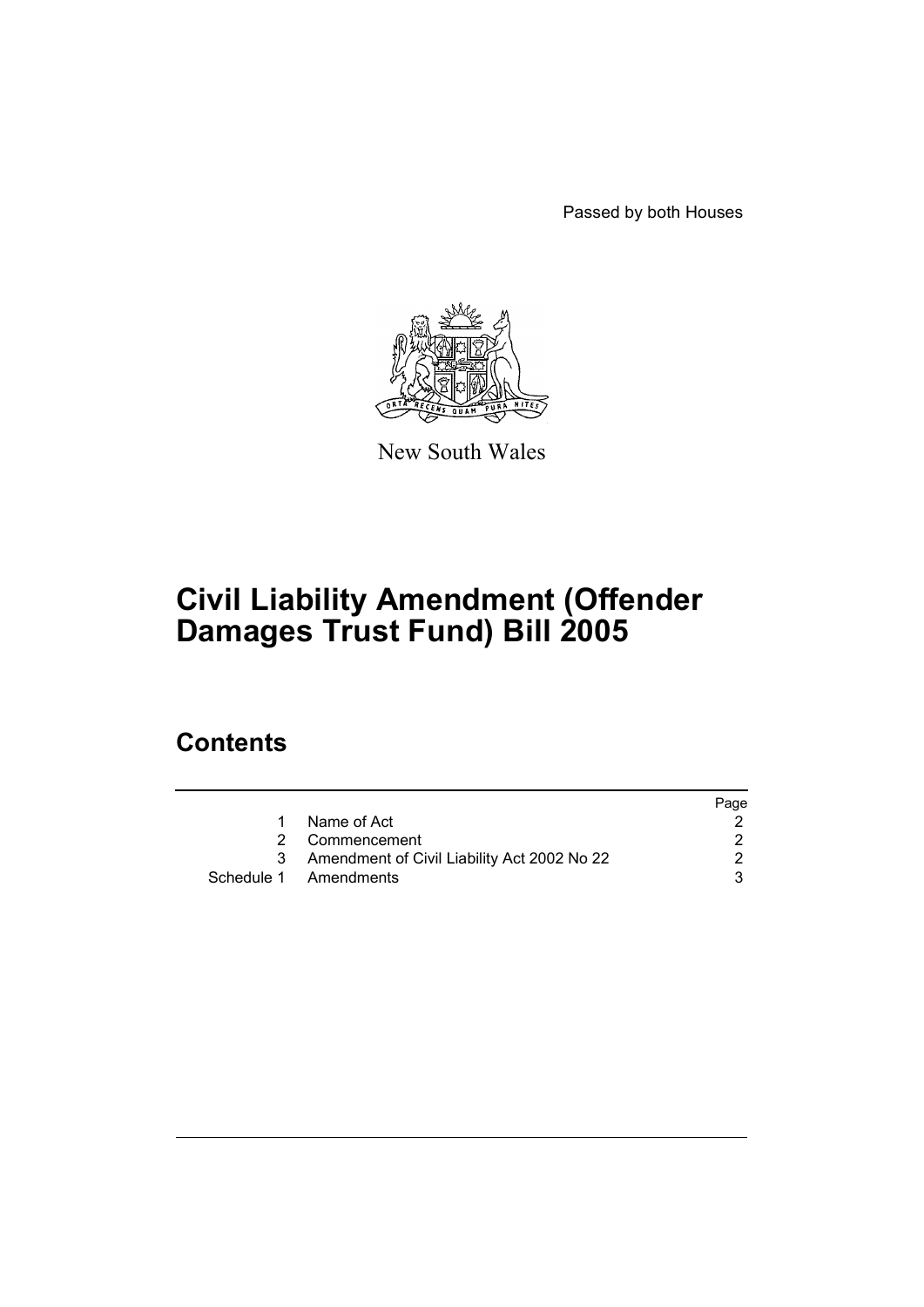*I certify that this PUBLIC BILL, which originated in the LEGISLATIVE ASSEMBLY, has finally passed the LEGISLATIVE COUNCIL and the LEGISLATIVE ASSEMBLY of NEW SOUTH WALES.*

> *Clerk of the Legislative Assembly. Legislative Assembly, Sydney, , 2005*



New South Wales

# **Civil Liability Amendment (Offender Damages Trust Fund) Bill 2005**

Act No , 2005

An Act to amend the *Civil Liability Act 2002* to provide for the satisfaction of personal injury damages claims by victims of crime from certain damages awarded to offenders; and for other purposes.

*I have examined this Bill, and find it to correspond in all respects with the Bill as finally passed by both Houses.*

*Chairman of Committees of the Legislative Assembly.*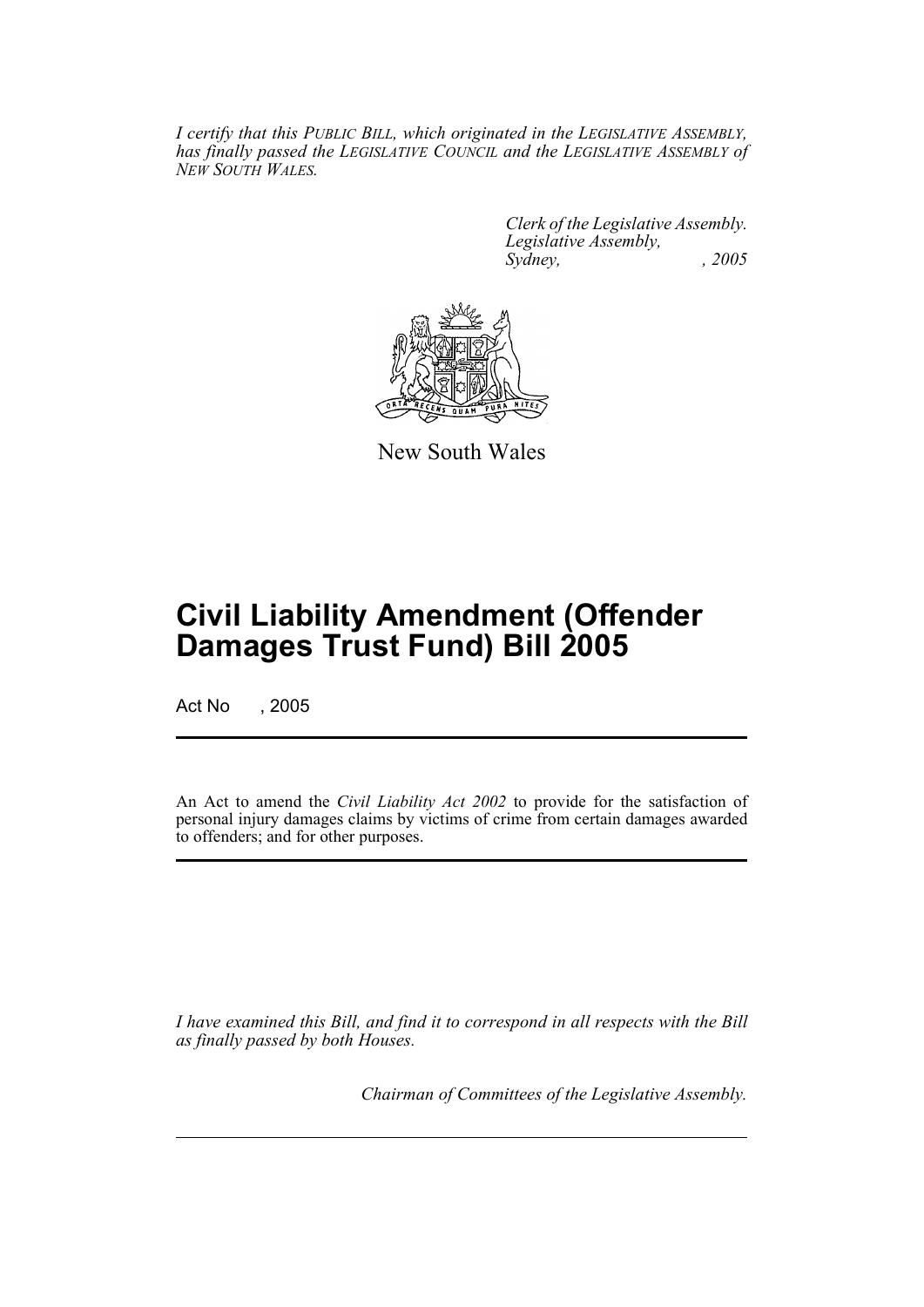## **The Legislature of New South Wales enacts:**

## **1 Name of Act**

This Act is the *Civil Liability Amendment (Offender Damages Trust Fund) Act 2005*.

## **2 Commencement**

This Act commences on the date of assent.

## **3 Amendment of Civil Liability Act 2002 No 22**

The *Civil Liability Act 2002* is amended as set out in Schedule 1.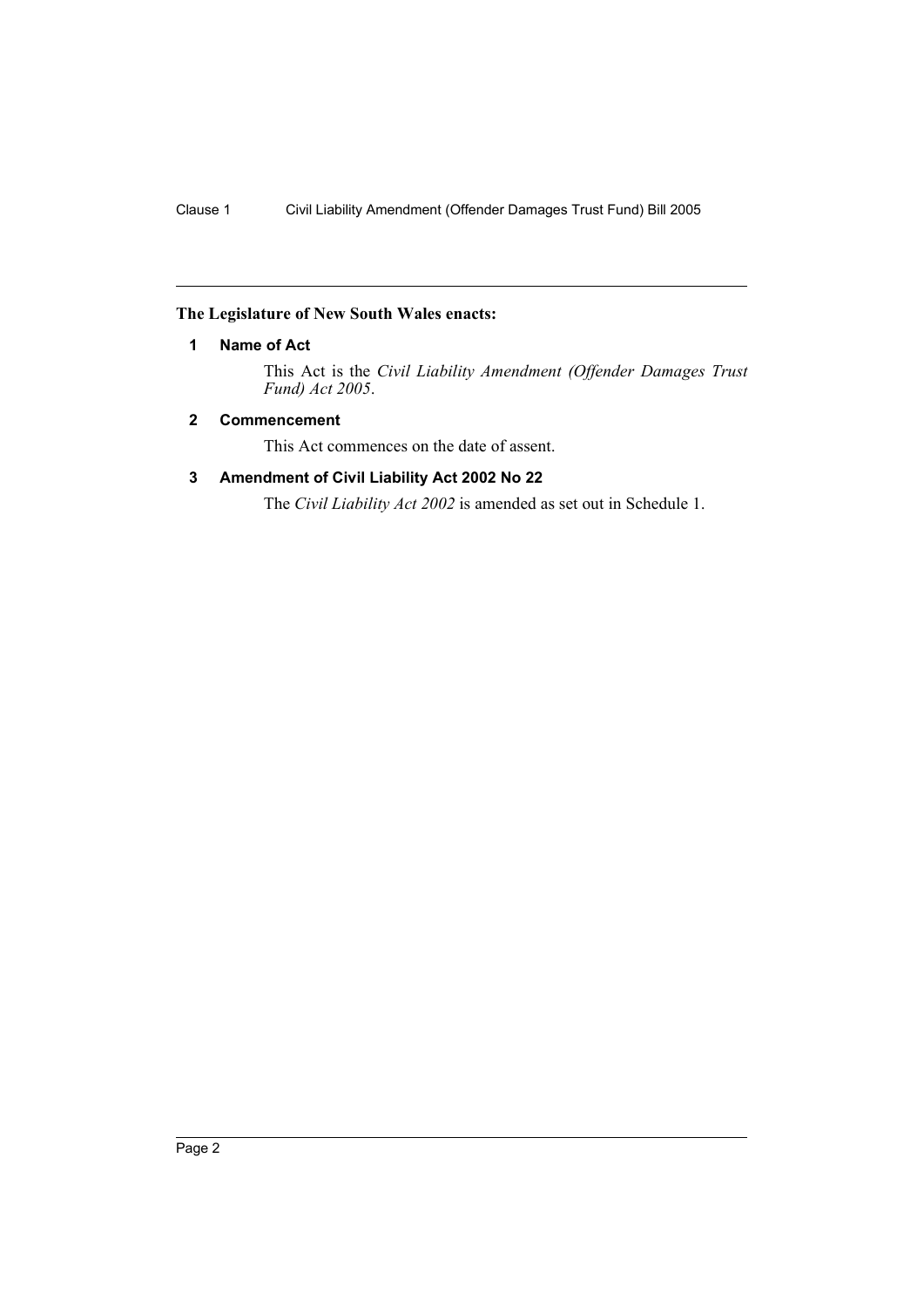Amendments **Amendments** Schedule 1

## **Schedule 1 Amendments**

(Section 3)

**[1] Part 2A, Division 6**

Insert after Division 5 of Part 2A:

## **Division 6 Offender damages trust funds**

#### **26K Interpretation**

(1) In this Division:

*award* of damages means an award of damages by a court (including such an award pursuant to judgment entered in accordance with an agreement between the parties to a claim for damages).

*offender* means a person to whom an award of offender damages is made.

*offender damages* means personal injury damages awarded pursuant to an award to which this Part applies.

**Note.** For the purposes of this Division, this Part has an extended application. See Part 7 of Schedule 1.

*victim claim* means a claim for personal injury damages in respect of:

- (a) an injury to a person caused by conduct of an offender that, on the balance of probabilities, constitutes an offence, or
- (b) the death of a person caused by or resulting from an injury to the person caused by conduct of an offender that, on the balance of probabilities, constitutes an offence.

*victim trust fund* means offender damages awarded to an offender that are held on trust under this Division.

- (2) The definition of *victim claim* in this section:
	- (a) operates whether or not a person whose conduct is alleged to constitute an offence has been, will be or is capable of being proceeded against or convicted of any offence concerned, and
	- (b) extends to conduct of a person that would have constituted an offence if the person had not been suffering from a mental illness at the time of the conduct (whether or not the person was acquitted of an offence concerning that conduct by reason of mental illness or was found by a court not to be fit to be tried for an offence concerning that conduct by reason of such an illness).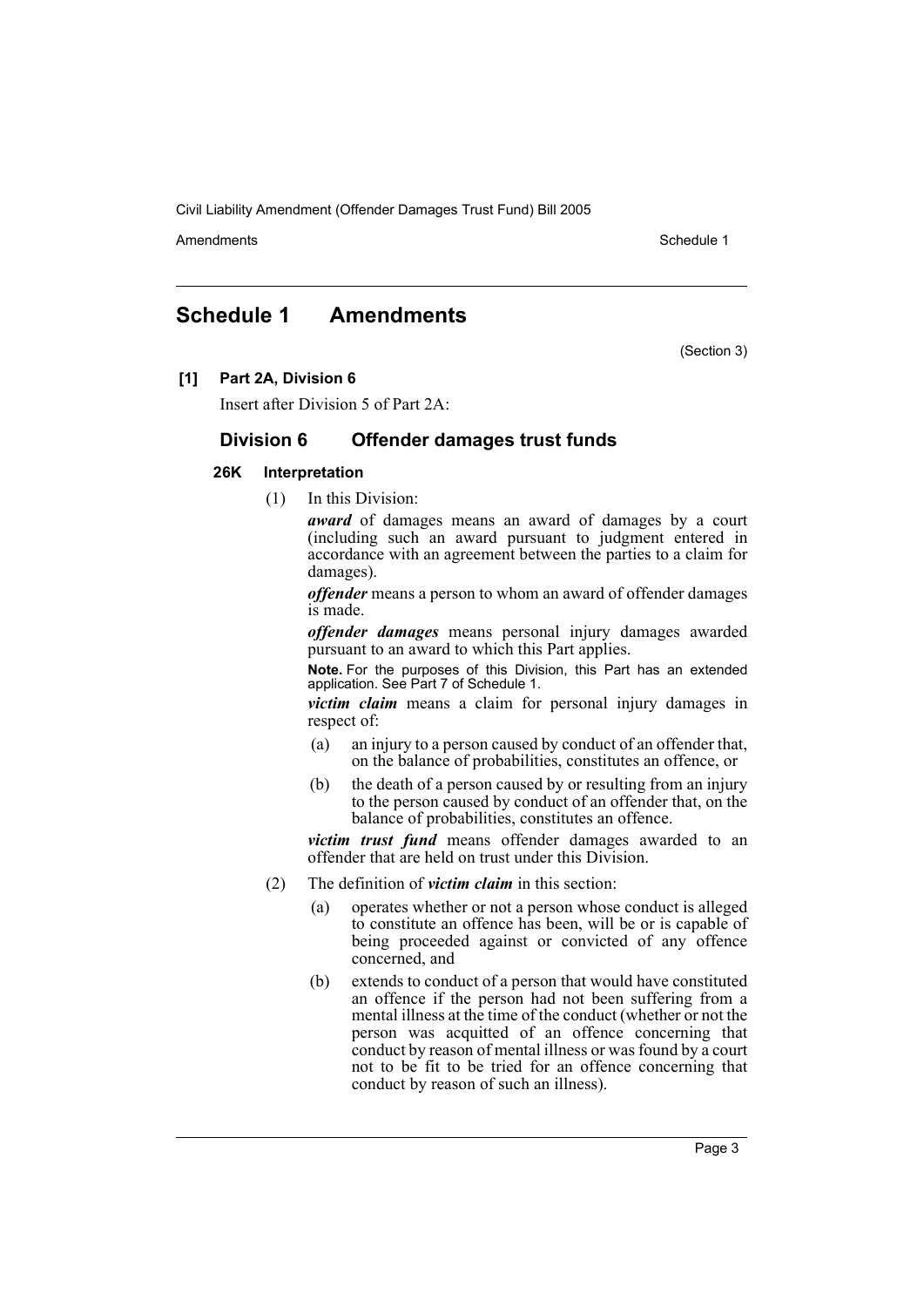Schedule 1 Amendments

#### **26L Offender damages to be held in trust as victim trust fund**

- (1) The amount of any offender damages awarded to an offender is to be held in trust for the offender by the protected defendant liable to pay those damages and may be paid out only as authorised by this Division.
- (2) Offender damages held by a protected defendant in trust for an offender under this Division comprise a *victim trust fund* for victims of the offender. The protected defendant is *responsible* for the fund.
- (3) This section does not affect (and is subject to) any obligation imposed on the protected defendant by or under an enactment of the State or the Commonwealth to pay to some other person money owed or due to or held on account of the offender. **Note.** Section 26T also provides an exception to this section for legal costs.
- (4) An amount deducted or withheld from offender damages under Division 5 (Victims support payments owed by offender) is not required to be held in trust under this section.
- (5) An amount held in a victim trust fund for victims of an offender is:
	- (a) not available for the payment of a creditor of the offender, and
	- (b) not liable to be attached or taken in execution at the instance of a creditor of the offender.

## **26M Victim trust fund available to satisfy eligible victim claims**

- (1) A victim trust fund is available to satisfy victim claims against the offender concerned as provided by this Division but only if the claim is *eligible* to be satisfied from the victim trust fund as provided by this section.
- (2) A victim claim is *eligible* to be satisfied from a victim trust fund only if within the *eligibility period* for the victim trust fund:
	- (a) the person commences proceedings on the claim in a court (or proceedings by the person on the claim are pending in a court at the beginning of the eligibility period), and
	- (b) the person gives the protected defendant responsible for the victim trust fund notice in writing of those proceedings together with such details of those proceedings as the protected defendant may request, and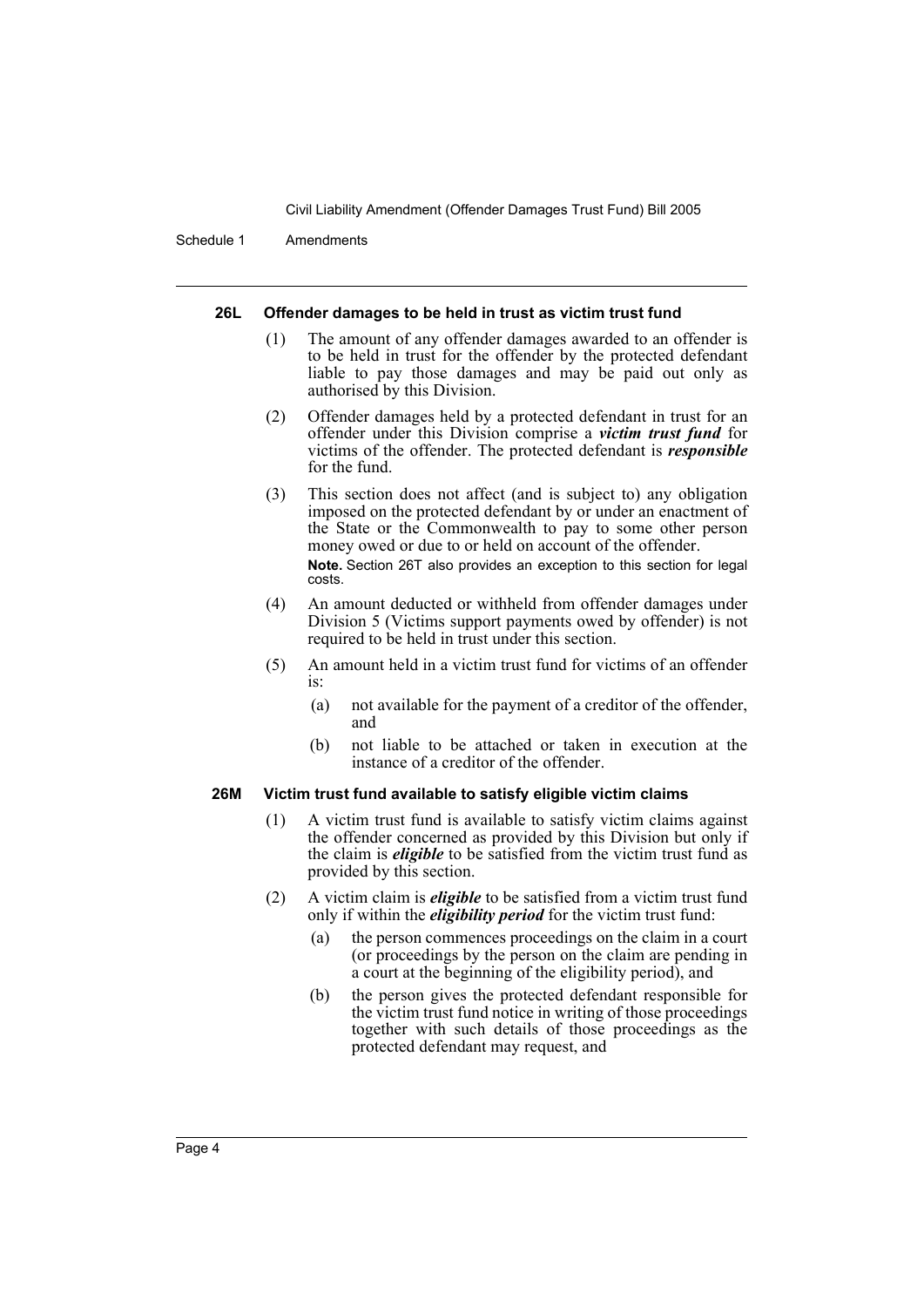Amendments **Amendments** Schedule 1

- (c) the person certifies to the court before which those proceedings are taken that the person is making the claim as a claim that is eligible to be satisfied from the victim trust fund.
- (3) The *eligibility period* for a victim trust fund comprising offender damages awarded to an offender is the period of 6 months following the date (the *award date* for those damages) on which the claim for those damages is finally determined by a court award of those damages.
- (4) A claim is not finally determined by a court until the time for appealing against the award of damages expires with no appeal having been made or when all appeals against the award have been withdrawn or finally determined.
- (5) The protected defendant responsible for a victim trust fund must give the registrar of each court in which a victim claim may be brought notice of each victim claim of which the protected defendant is given notice under this section.

## **26N Notice to persons entitled to make victim claim**

- (1) The protected defendant responsible for a victim trust fund must, within 28 days after the award date for the damages concerned, send to each person who appears (from any official records reasonably available to the protected defendant) to have a victim claim against the offender a notice in writing:
	- (a) naming the offender and stating that there is a victim trust fund for victims of the offender, and
	- (b) specifying the eligibility period for that victim trust fund, and
	- (c) stating that a victim claim made within the eligibility period for the victim trust fund may be eligible to be satisfied from the victim trust fund.
- (2) The notice is to be sent to a person at the address of the person last known to the protected defendant or as shown in official records reasonably available to the protected defendant.
- (3) The protected defendant may also publish such a notice in the Gazette.
- (4) To remove doubt, *victim claim* in this section includes a victim claim that can be made as a result of section 26P (Commencement of victim claims proceedings despite expiry of limitation period).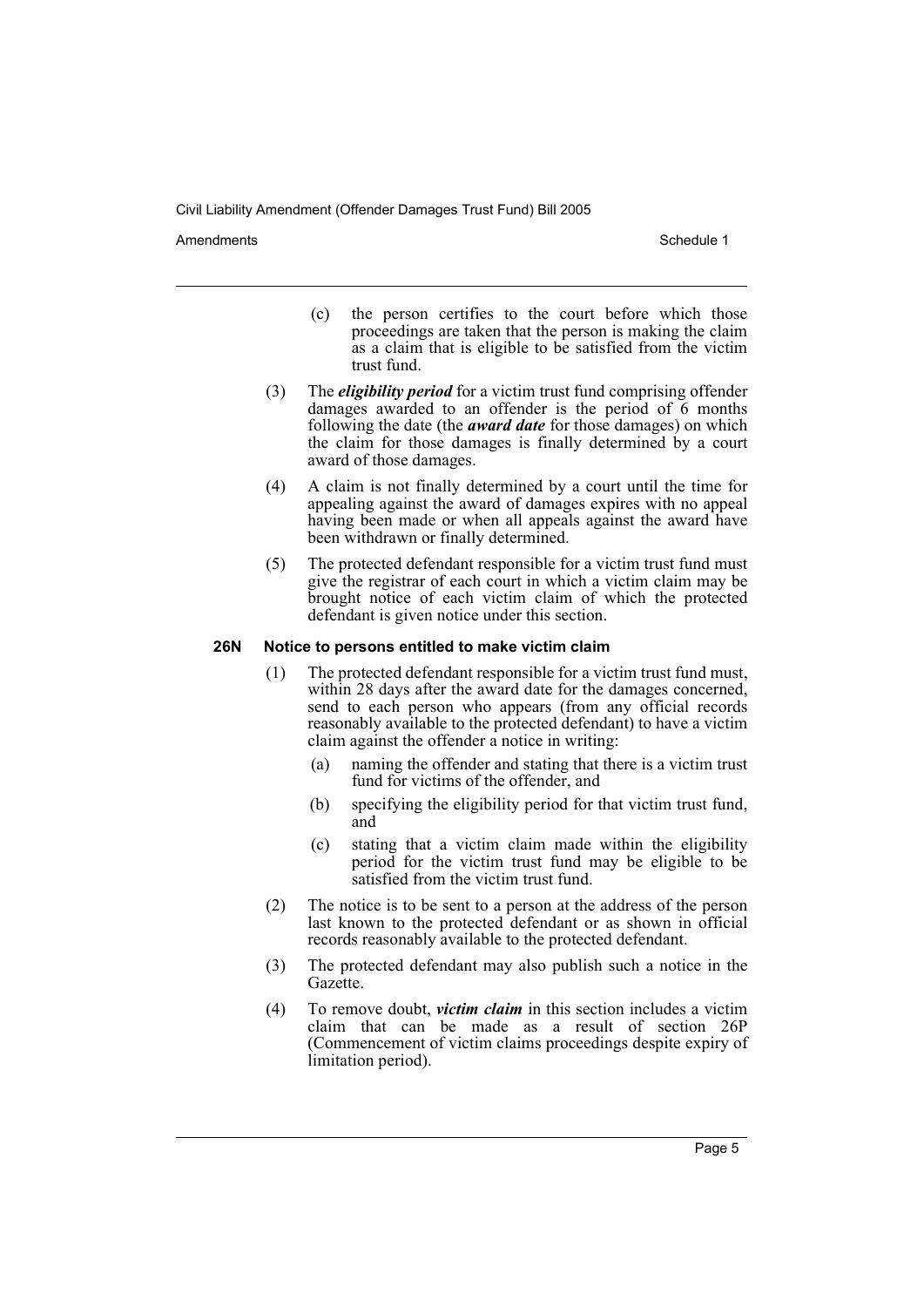Schedule 1 Amendments

#### **26O Provision of information to persons entitled to claim**

- (1) A protected defendant must, in response to a request made during or within 1 month after the eligibility period for a victim trust fund by or on behalf of a person who appears to the protected defendant to be entitled to make a victim claim against the offender, provide such information as the protected defendant is reasonably able to provide concerning:
	- (a) the award of damages to the offender and the amount of the victim trust fund, and
	- (b) any other victim claim against the offender that may be eligible to be satisfied from the victim trust fund and of which the protected defendant has been given notice under this Division.
- (2) The provision of information by a protected defendant under this section:
	- (a) is authorised despite any agreement to which the protected defendant is a party that would otherwise prohibit or restrict the disclosure of information concerning an award of offender damages, and
	- (b) does not constitute a contravention of any such agreement.
- (3) A person to whom information is provided under this section must not disclose that information to any other person except for the purposes of or in connection with the taking and determination of proceedings on a victim claim against the offender concerned.

Maximum penalty: 50 penalty units.

(4) Proceedings for an offence under this section may be dealt with summarily before a Local Court.

#### **26P Commencement of victim claims proceedings despite expiry of limitation period**

- (1) If there is a victim trust fund for victims of an offender, an action on a cause of action to recover damages pursuant to a victim claim against the offender is (despite any provision of the *Limitation Act 1969*) maintainable by proceedings on the cause of action commenced during the eligibility period for the victim trust fund.
- (2) The right and title to damages of a person formerly having such a cause of action that has been extinguished by the expiration of a limitation period fixed by or under the *Limitation Act 1969* is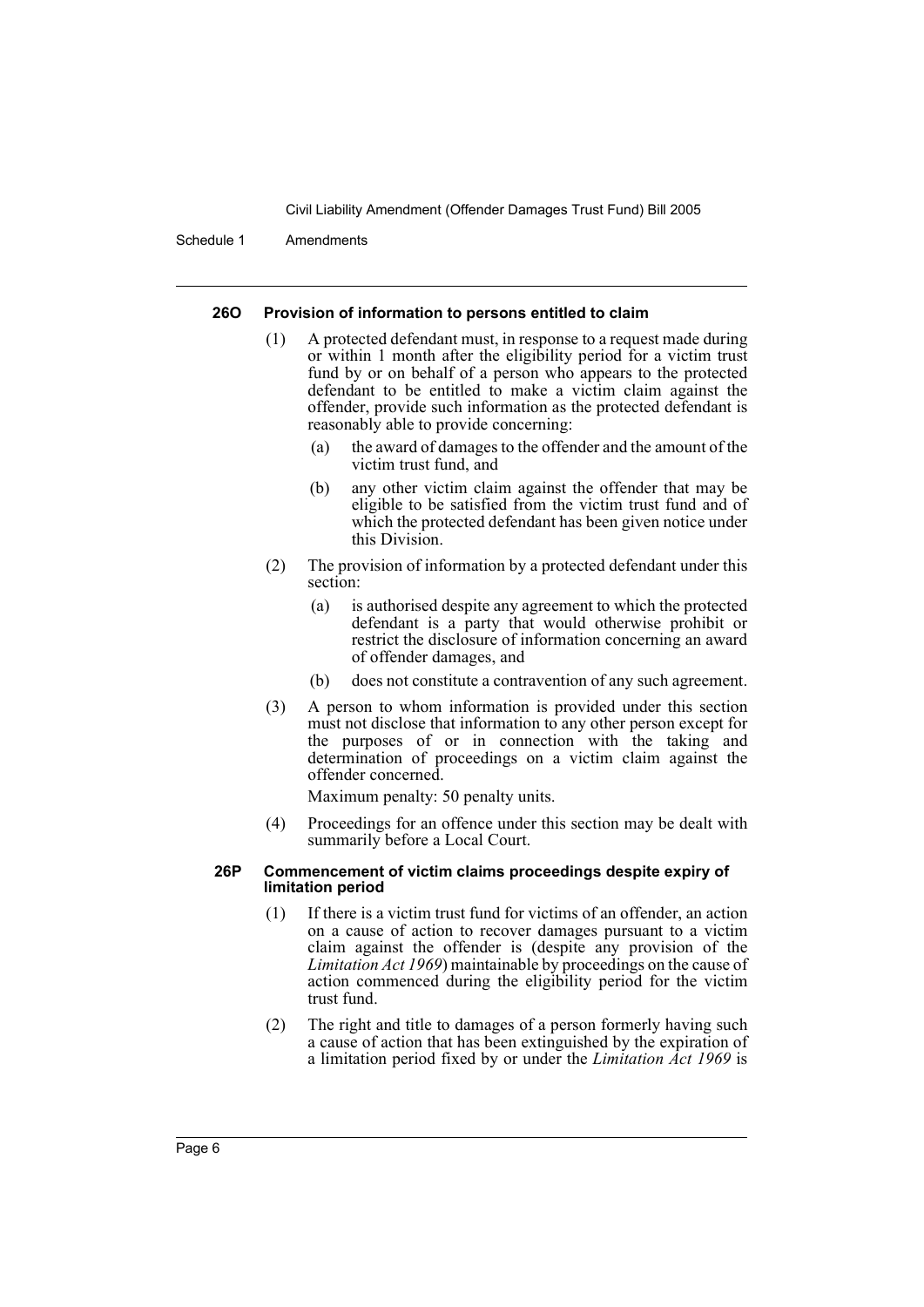Amendments **Amendments** Schedule 1

reinstated for the purposes of proceedings on the cause of action that are commenced during the eligibility period for the victim trust fund.

- (3) However, an award of damages in proceedings commenced under this section (that could not otherwise be commenced):
	- (a) has effect only for the purpose of enabling an order to be made under this Division for the payment of the whole or a specified part of those damages out of money held in the victim trust fund concerned, and
	- (b) cannot otherwise be enforced against the offender concerned or any property of the offender.

#### **26Q Orders for payment of damages out of money held in trust for victims of offender**

- (1) A court that awards damages to a person on a victim claim against an offender may, if satisfied that the claim is eligible to be satisfied from a victim trust fund for victims of the offender, order that the whole or a specified part of those damages is to be paid out of money held in the victim trust fund.
- (2) Before the court orders the payment of damages out of money held in the victim trust fund, the court must consider:
	- (a) whether there are or are likely to be other victim claims eligible to be satisfied from the victim trust fund that may be ordered to be wholly or partly satisfied by payment from the victim trust fund, and
	- (b) the amount of the damages likely to be awarded in respect of those claims.
- (3) In determining the amount of any damages to be ordered to be paid out of a victim trust fund, a court must ensure that the amount ordered to be paid:
	- (a) is fair and reasonable having regard to the existence of other claims that are eligible to be satisfied from the fund and that may be ordered to be wholly or partly satisfied by payment from the fund, and the amounts likely to be awarded in respect of those claims, and
	- (b) does not, as a proportion of the amount of the victim trust fund, exceed the proportion that the damages awarded represents as a proportion of the total damages likely to be awarded in respect of all claims eligible to be satisfied from the fund.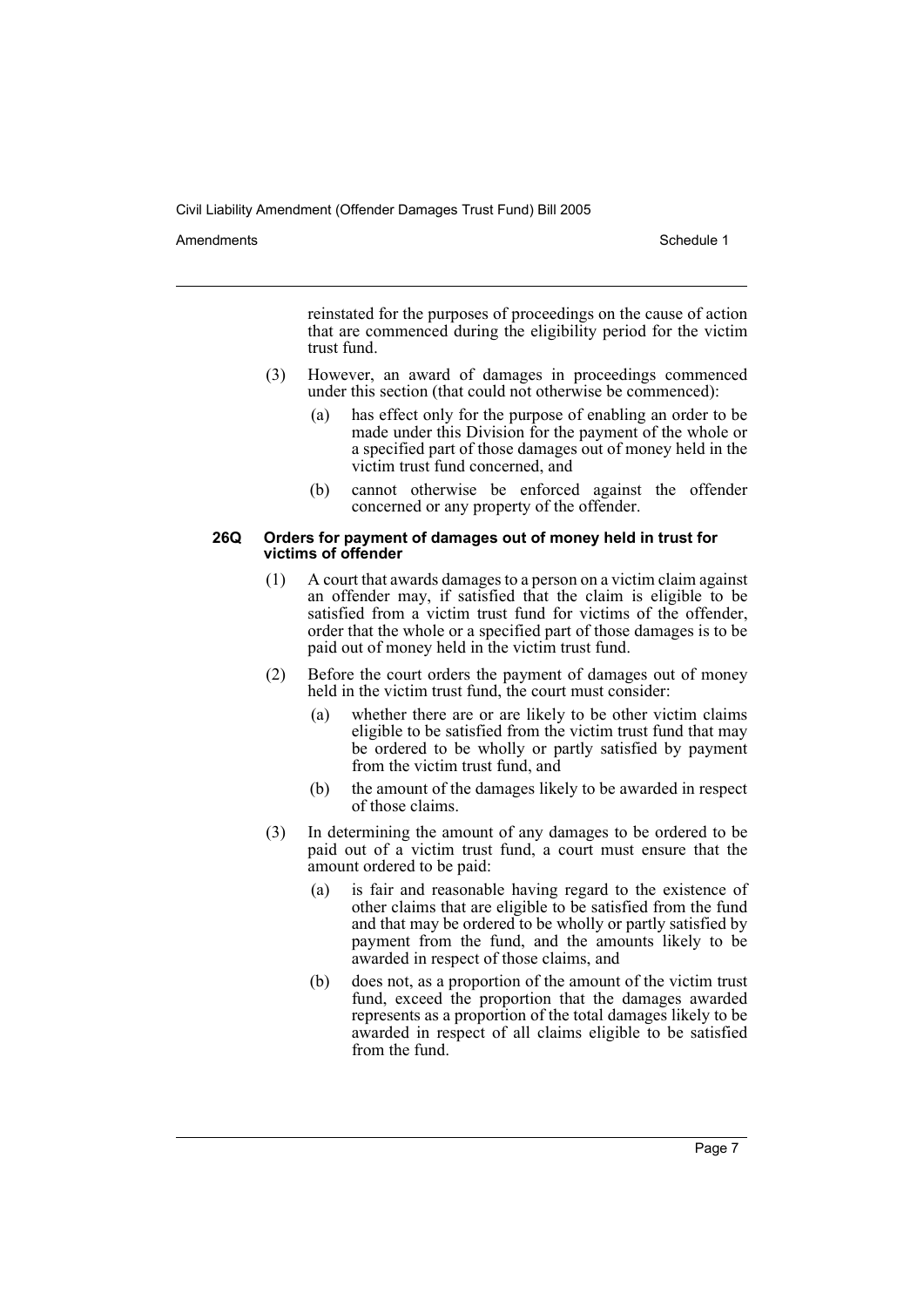#### Schedule 1 Amendments

- (4) A court may defer making an order for the payment of damages out of a victim trust fund until the court is satisfied that it is able to make a reasonable assessment of the extent of claims eligible to be satisfied from the fund.
- (5) The payment by a protected defendant of an amount out of a victim trust fund in accordance with an order of a court under this section is taken to be a payment made at the direction of the offender and operates as a discharge, to the extent of the payment, of any liability of the protected defendant to pay the amount to the offender concerned as offender damages.
- (6) An order of a court under this section is not subject to appeal except on a question of law.

## **26R Payment to offender of trust fund surplus**

- (1) When the protected defendant responsible for a victim trust fund is satisfied that all claims eligible to be satisfied from the fund have been finally determined, the protected defendant is to make a determination of the surplus (if any) in the fund.
- (2) A court that awards damages to a person on a victim claim against an offender may give directions to the protected defendant concerned in respect of the determination by the protected defendant of the surplus (if any) in the victim trust fund concerned.
- (3) If a protected defendant responsible for a victim trust fund determines that there is a surplus in the fund, the protected defendant must pay that surplus to or at the direction of the offender concerned.
- (4) The *surplus* in a victim trust fund is the amount that will remain in the fund after payment out of the fund of the following amounts:
	- (a) the amount of all claims eligible to be satisfied from the fund that are ordered by a court under this Division to be paid out of the fund,
	- (b) all amounts payable to the Public Trustee out of the fund.

## **26S Trust funds to be held by Public Trustee**

(1) Money held by a protected defendant in trust under this Division is to be held by the Public Trustee on behalf of the protected defendant.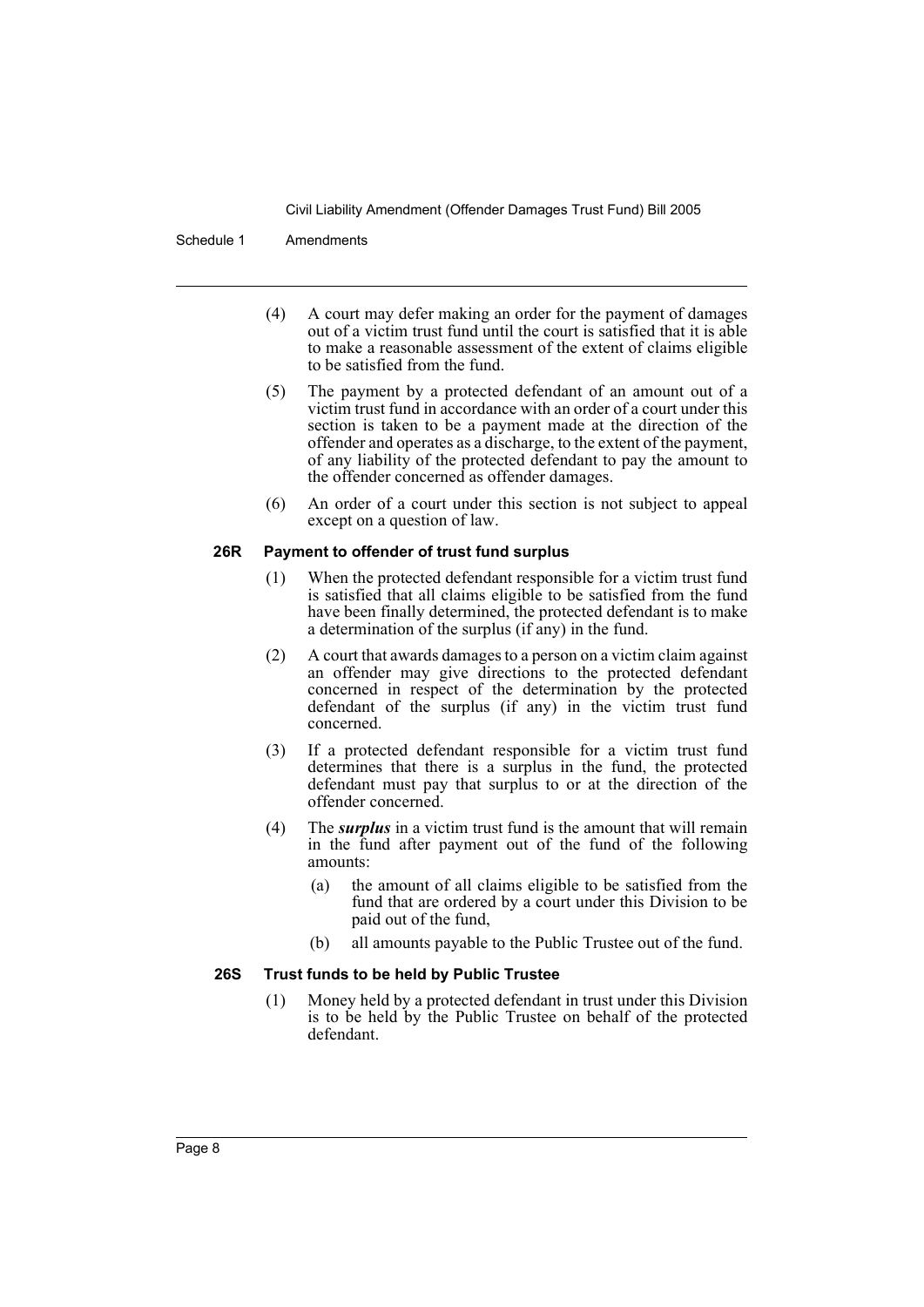Amendments **Amendments** Schedule 1

- (2) Interest received by the Public Trustee in respect of the investment of an amount held by the Public Trustee under this section is payable to and forms part of the victim trust fund of which the amount forms part.
- (3) A protected defendant may enter into arrangements with the Public Trustee for the exercise by the Public Trustee on behalf of the protected defendant of any functions of the protected defendant under this Division.
- (4) The Public Trustee is authorised to enter into any such arrangements and is authorised to exercise any functions on behalf of a protected defendant in accordance with those arrangements.
- (5) There is payable to the Public Trustee out of a victim trust fund the reasonable costs of the Public Trustee incurred in the exercise in respect of the fund of any functions under this section or any functions on behalf of a protected defendant pursuant to an arrangement with the protected defendant under this section.
- (6) The Public Trustee is to certify as to the reasonable costs payable to the Public Trustee under this section and such a certificate is sufficient authority for the payment of the relevant amounts out of the victim trust fund concerned.

## **26T Exception for legal costs**

- (1) This Division does not require any amount to be held in trust that is payable by the protected defendant as legal costs under an order for costs made against the protected defendant or (in the case of an award of damages that is inclusive of costs) that is reasonably attributable to the offender's legal costs.
- (2) The amount reasonably attributable to the offender's legal costs in the case of an award of damages that is inclusive of costs is the amount determined by the protected defendant on the basis of a bill for those costs provided to the protected defendant by the legal practitioner concerned.
- (3) If the amount determined by the protected defendant as the amount reasonably attributable to the offender's legal costs is disputed, the protected defendant is to apply for the assessment of those costs under the *Legal Profession Act 1987* or the *Legal Profession Act 2004* (as if the protected defendant were liable to pay those costs as a result of an order for the payment of an unspecified amount of costs made by a court).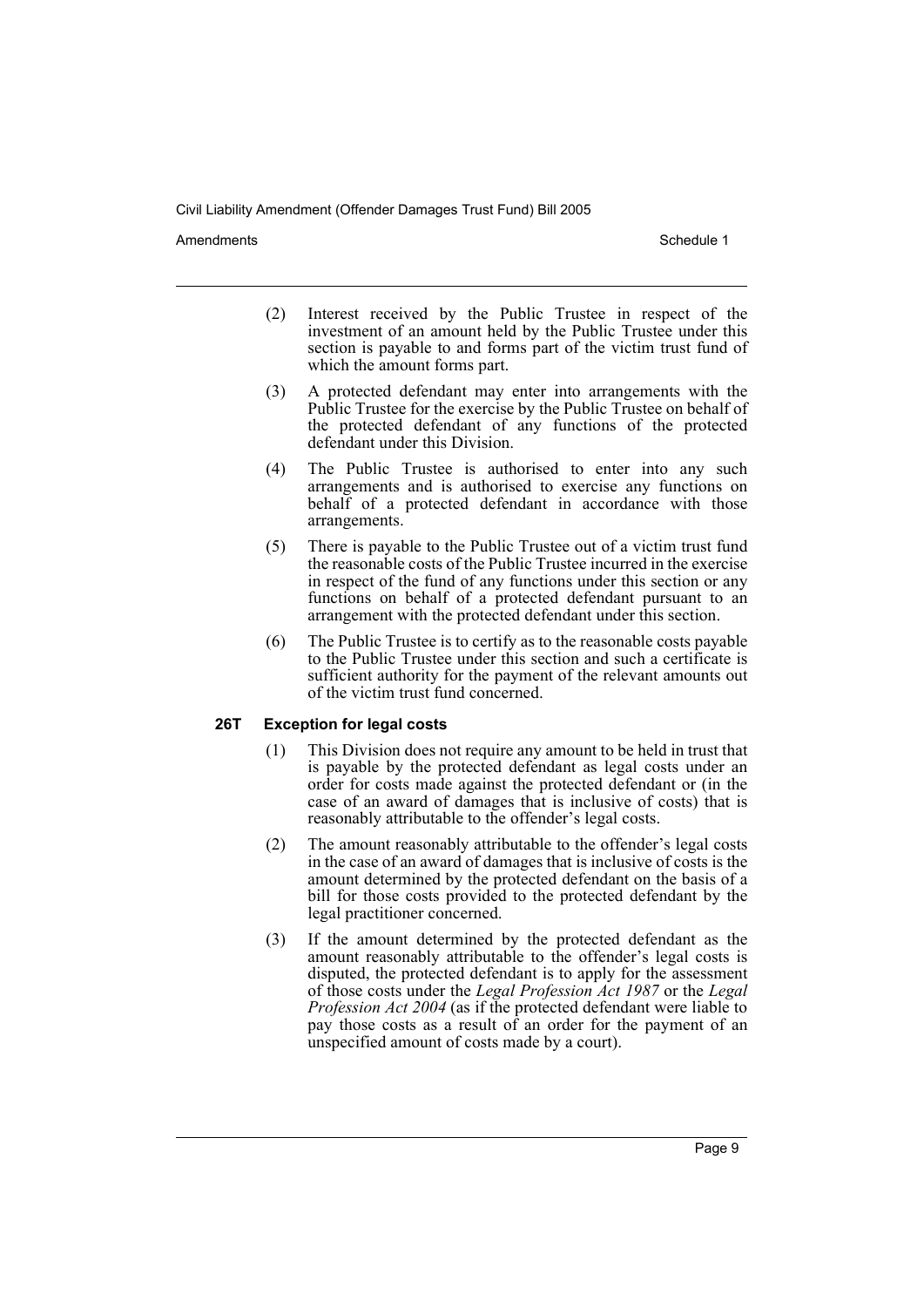Schedule 1 Amendments

- (4) The costs of a costs assessment for the purposes of this section are payable:
	- (a) by the offender (by deduction from the offender damages concerned), unless paragraph (b) applies, or
	- (b) by the protected defendant if the amount of the costs as determined by the costs assessor is at least 10% more than the amount determined by the protected defendant.

#### **26U Maximum legal costs of eligible claims**

- (1) The maximum costs for legal services provided to the plaintiff in connection with a victim claim that is eligible to be satisfied from a victim trust fund are fixed as follows:
	- (a) if the amount recovered on the claim does not exceed \$100,000—maximum costs are fixed at 20% of the amount recovered or \$10,000, whichever is greater,
	- (b) if the amount recovered on the claim exceeds \$100,000 but does not exceed \$250,000—maximum costs are fixed at 18% of the amount recovered or \$20,000, whichever is greater,
	- (c) if the amount recovered on the claim exceeds \$250,000 but does not exceed \$500,000—maximum costs are fixed at 16% of the amount recovered or \$45,000, whichever is greater,
	- (d) if the amount recovered on the claim exceeds \$500,000 maximum costs are fixed at 15% of the amount recovered or \$80,000, whichever is greater.
- (2) The regulations may prescribe an amount or percentage to replace any amount or percentage in subsection (1). When such a replacement amount or percentage is prescribed, it applies for the purposes of subsection (1) in place of the amount or percentage that it replaces.
- (3) Before the commencement of the *Legal Profession Act 2004*, Division 5B (Maximum costs in personal injury damages matters) of Part 11 of the *Legal Profession Act 1987* applies in respect of the maximum costs for legal services provided to a plaintiff in connection with a victim claim that is eligible to be satisfied from a victim trust fund as if subsections (1) and (2) of this section were substituted for subsections (1) and (2) of section 198D of that Act.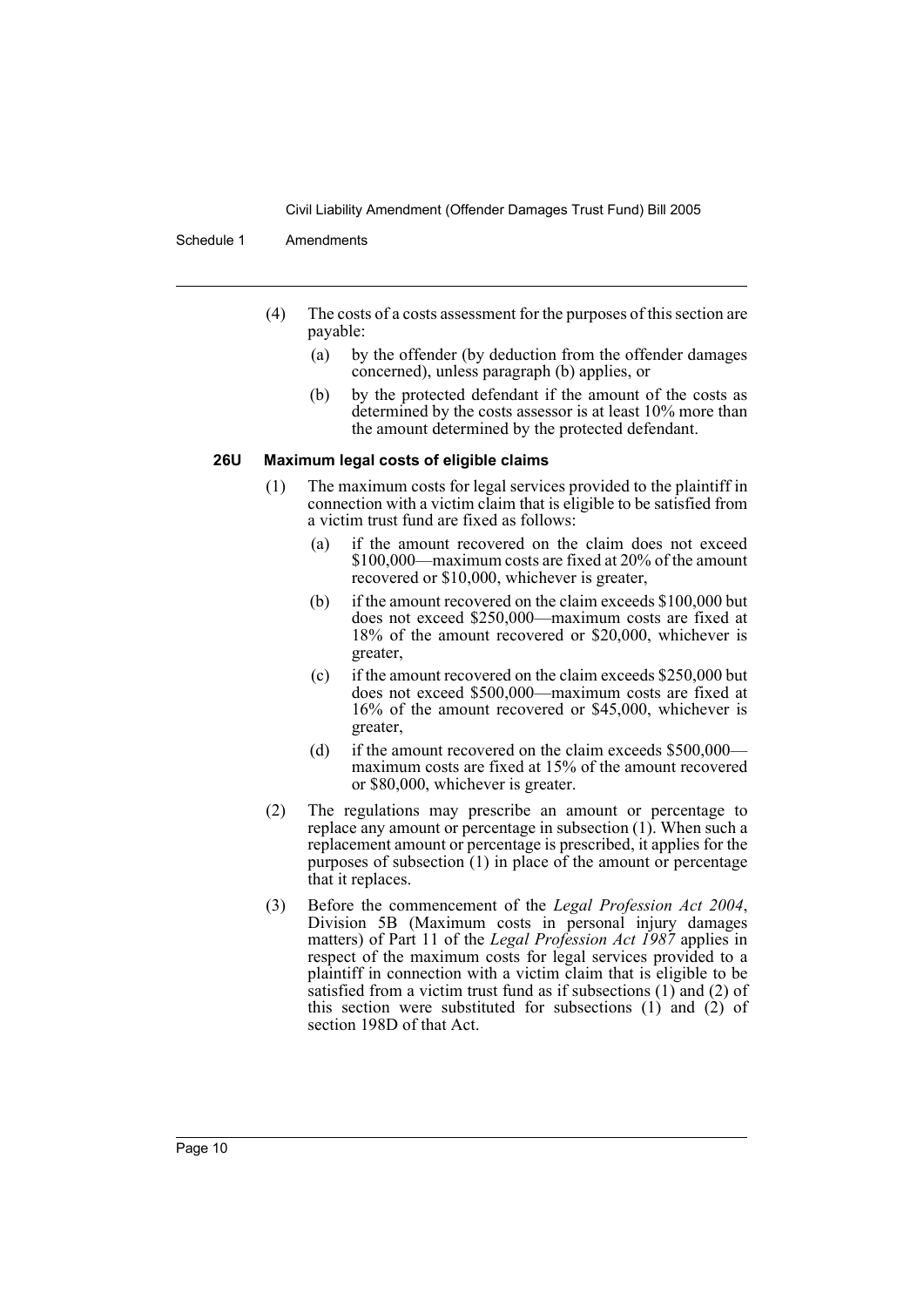#### Amendments **Amendments** Schedule 1

- (4) After the commencement of the *Legal Profession Act 2004*, Division 9 (Maximum costs in personal injury damages matters) of Part 3.2 of the *Legal Profession Act 2004* applies in respect of the maximum costs for legal services provided to a plaintiff in connection with a victim claim that is eligible to be satisfied from a victim trust fund as if subsections  $(1)$  and  $(2)$  of this section were substituted for subsections (1) and (2) of section 338 of that Act.
- (5) The *amount recovered* on a claim is the full amount of the damages awarded (not just the amount ordered to be paid from a victim trust fund).

## **26V Protection from liability**

(1) An act or omission by a person as a public official does not subject the person personally to any action, liability, claim or demand if the act or omission was done or omitted to be done in good faith in the administration or execution of this Division.

### (2) In this section:

*public official* means:

- (a) a member of staff of or agent of a protected defendant, or
- (b) the Public Trustee, or a member of staff or agent of the Public Trustee, when the Public Trustee is acting on behalf of a protected defendant under this Division.

#### **26W Division overrides Part 7 Division 2**

Division 2 (Supervision of damages arising out of criminal conduct by persons suffering from mental illness) of Part 7 does not apply to damages required to be held in trust under this Division.

#### **[2] Schedule 1 Savings and transitional provisions**

Insert at the end of clause 1 (1):

*Civil Liability Amendment (Offender Damages Trust Fund) Act 2005*